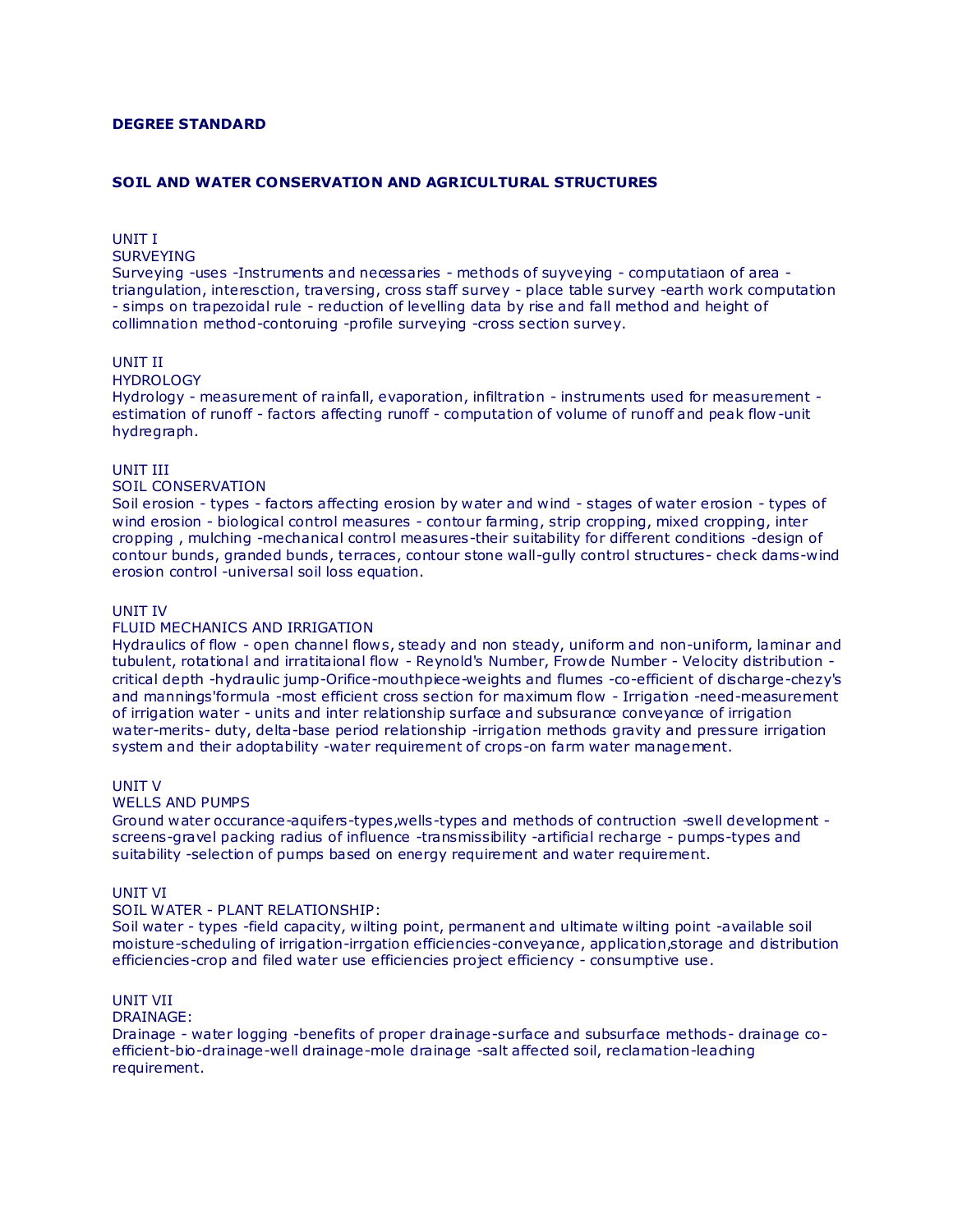## UNIT VIII

#### WATERSHED DEVELOPMENT:

Waterished - Concept land capability classification, gully and ravine reclamation - water harvesting, micro catchments -farm pond percolation pond-selection of suitable soil and water conservation practice - planning.

## UNIT IX

## FARM IRIGATION STRUCTURES:

Surface conveyance structures-earthern channels-lined channels-advantages of lining-materials of lining-design of channel cross section-crossing control structures-drop spillway, chute spillway, pipe inlet spill way-crossing structures-culvert, inversted shyphon aquident -their uses. Under ground pipe line system - component structures and their functions-types of points used in under ground pine lines.

## UNIT X

#### FARM STRUCTURES:

Materials of construction -quality-bearing capacity of the soil-factor of safety -types of masonryfoundation,basement and supferstructure-types of roofs-building plan and estimation. requirements of farm house, threshing floor, drying floor, poultry house, dairy farm, rat proof godown, construction procedure-estimating storage requirements of farm products-silos-farm roads -types stability test for retaining structures-earthern dams-flownet-gravity dams-design features.

#### PAPER -II

# FARM POWER & MACHINERY AND POST HARVEST TECHNOLOGY

# UNIT I

Thermodynamics and heat engines - Laws of Thermodynamics - cycles - gas laws - air standard cycles - Otto cycle - Diesel cycle and dual combustion cycle - Thermal efficiency. I.C. engines - classification - construction - S.I, C.I engines - two stroke, four stroke engines - working principles - valve timing diagrams - Air-fuel ratio - Carburation - combustion - Governor - cooling - lubrication - performance - Characteristics - heat balance - thermal efficiency.

#### UNIT II

Tractors, power tillers and earth moving machinery. Tractors - types - fuel system - lubrication and cooling system. Transmission system - clutch - gear box - speed reduction - differential - final drive wheels - tyres - size - inflation - ballast. Hydraulic system - working principle. Steering - alignment. PTO - best pulley Draw bar - three point linkage - draft control. Brake. Tractor testing. Power tiller types - transmission system - controls - balancing - Care and maintenance of tractors and power tillers. Bulldozer - transmission system - shovel and its actuation tracks and suspension - steering. Well drilling machines - rig - jack hammers - rotary drilling - compressors.

## UNIT III

#### Theory of machines and design of Agricultural machinery:-

Kinematics links - pairs - chain - four bar linkage - velocity and acceleration - velocity polygon. Friction - pivot - collar - bearing. Transmission - belt - chain and gear. Gear trains Cam profile - simple harmonic and cycloidal motion - uniform angular velocity. Balancing of masses - Vibration - free and forced. Gyroscopic theory. Stress - stress concentration - bending - torsion and factor of safety. Design of shafts - key - couplings - beams - belt. Bearing - selection and installation. Fits and tolerance - force fit - shrink fit.

## UNIT IV

#### Farm implements and equipments:-

Tillage - Primary and secondary tillage implements - mould board plough - disc plough - cultivator harrows - disc harrow - sub soiler - ridger - bund former. Hitching - adjustments - force measurement - draft - weight transfer. Puddler, green manure trampler, cage wheels and levels or seed drills and planters - seed cum fertilizer drills - adjustments and operation. Low land seeders- transplanters. Weeding tools - intercultural implements. Operation of tillage, sowing, planting and weeding